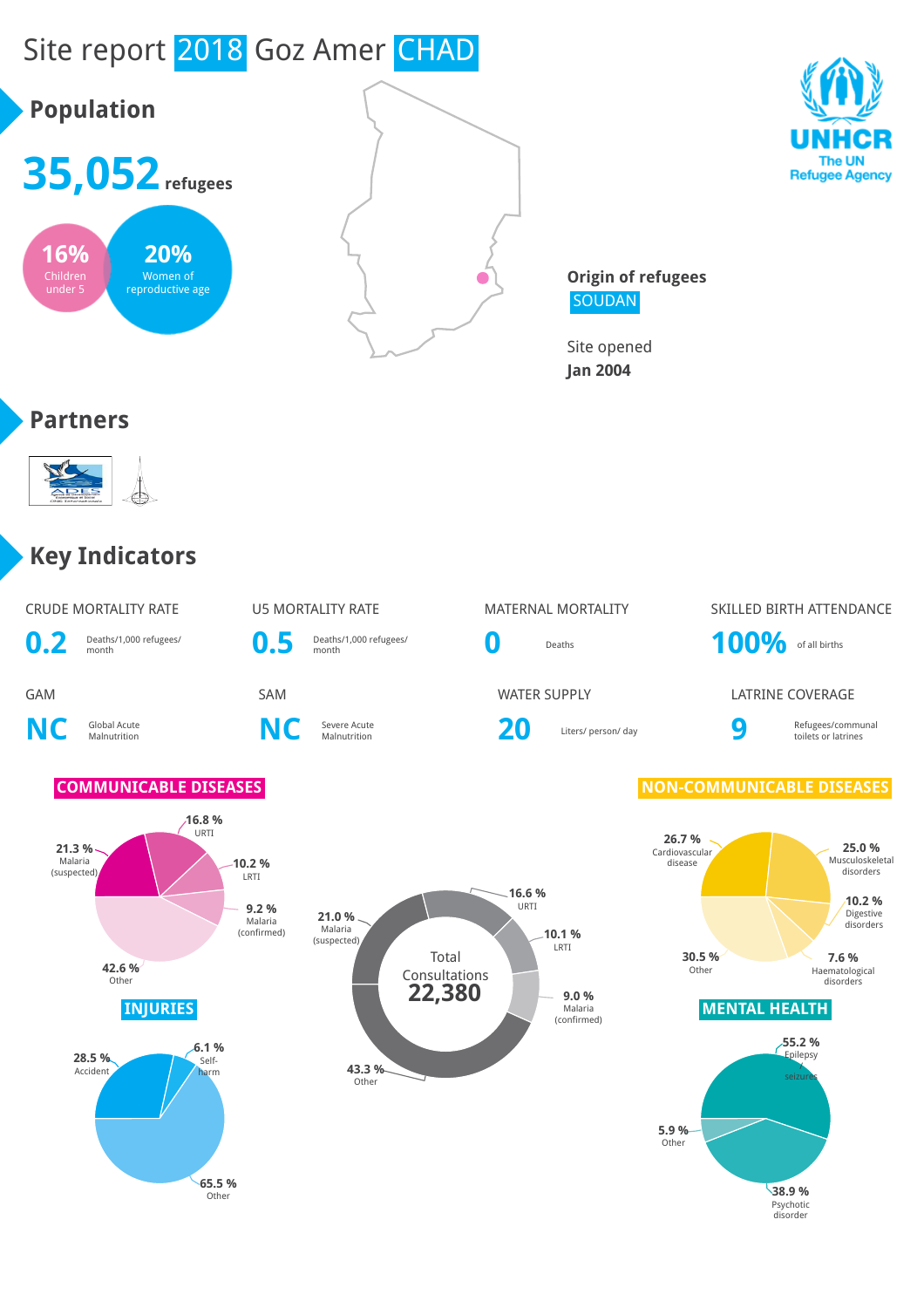### **Public Health**

| <b>HEALTH STAFFING</b>                                      | <b>INDICATOR</b> | <b>STANDARD</b> |           | <b>MORBIDITY</b>                                 | <b>INDICATOR</b> | <b>STANDARD</b> |   |   |
|-------------------------------------------------------------|------------------|-----------------|-----------|--------------------------------------------------|------------------|-----------------|---|---|
| Number of medical doctors                                   |                  | 1: 50,000       | ▲         | Incidence of malaria among children under        | 8                |                 |   |   |
| Number of qualified nurses                                  | 4                | $1:$ < 10,000   | ◎         | Incidence of watery diarrhoea among              | 7                |                 |   |   |
| Number of community health workers                          | 25               | 1: 1,000        | ೞ         | children under 5                                 |                  |                 |   |   |
| <b>ACCESS AND UTILIZATION</b>                               | <b>INDICATOR</b> | <b>STANDARD</b> |           | Incidence of pneumonia among children<br>under 5 | 24               |                 |   |   |
| Consultations per trained clinician per day                 | 16               | < 50            | Ø         | Incidence of pneumonia among over 5              | 5                |                 |   |   |
| Health utilisation rate (new visits / refugee /<br>year)    | 0.6              | $1 - 4$         | Ø         | Tuberculosis success rate                        | 100%             | < 90%           | ◙ |   |
| Proportion of host population consultations                 | 14%              |                 |           | Were any MDR/X-TB cases diagnosed among<br>PoCs? | <b>No</b>        | <b>No</b>       | ఴ |   |
| <b>MORTALITY</b>                                            | <b>INDICATOR</b> | <b>STANDARD</b> |           | VACCINATION                                      | <b>INDICATOR</b> | <b>STANDARD</b> |   |   |
| <b>Crude Mortality Rate</b><br>(CMR) (/1000/month)          | 0.2              | < 0.75          | $\bullet$ | Full vaccination coverage                        | 82%              | < 95%           |   | Ø |
| <b>Under-five Mortality Rate</b><br>(U5MR) (/1000/month)    | 0.5              | $< 1.5$         | $\bullet$ | Measles vaccination coverage                     | 82%              | < 95%           |   | 0 |
| <b>Infant Mortality Rate</b><br>(IMR) (/1000 livebirths)    | 9.0              | < 30            | Ø         | Source of vaccination data                       | <b>HIS</b>       |                 |   |   |
| <b>Neonatal Mortality Rate</b><br>(NNMR) (/1000 livebirths) | $\mathbf 0$      | < 20            | $\bullet$ | IN-PATIENT DEPARTMENT (IPD)                      | <b>INDICATOR</b> | <b>STANDARD</b> |   |   |
| <b>OUTBREAK ALERT AND RESPONSE</b>                          | <b>INDICATOR</b> | <b>STANDARD</b> |           | Average length of stay (days)                    | 3.1              |                 |   |   |
| Proportion of outbreaks investigated within 48<br>hours     |                  | 100%            |           | Case fatality rate                               | 0.0              |                 |   |   |
| Number of outbreaks reported                                | $\mathbf{0}$     |                 |           | Hospitalisation rate                             | 8.9              | $50 - 150$      |   | Ø |

# **Reproductive Health**

| <b>ANTENATAL CARE</b>                                                                     | <b>INDICATOR</b> | <b>STANDARD</b> |                  | <b>FAMILY PLANNING</b>                                                      | <b>INDICATOR</b> | <b>STANDARD</b> |                       |
|-------------------------------------------------------------------------------------------|------------------|-----------------|------------------|-----------------------------------------------------------------------------|------------------|-----------------|-----------------------|
| Antenatal care coverage                                                                   | 83%              | > 90%           | A                | Contraceptive prevalence rate                                               | 14%              | $\geq 30\%$     | $\boldsymbol{\Omega}$ |
| Coverage of antenatal tetanus vaccination                                                 | 91%              | >95%            | $\blacktriangle$ | Source of contraceptive prevalence data                                     | <b>HIS</b>       |                 |                       |
| <b>DELIVERY CARE</b>                                                                      | <b>INDICATOR</b> | <b>STANDARD</b> |                  | SEXUAL AND GENDER-BASED VIOLENCE (SGBV)                                     | <b>INDICATOR</b> | <b>STANDARD</b> |                       |
| Proportion of births attended by skilled<br>personnel                                     | 100%             | $\geq 90\%$     | V                | Total number of reported rapes                                              | $\overline{2}$   |                 |                       |
| Proportion of births conducted by caesarean<br>section                                    | 0%               | $5 - 15%$       | Ø                | Proportion of eligible rape survivors provided<br>with PEP within 72 hours  | 100%             | 100%            | ✓                     |
| Proportion of newborn infants with low birth<br>weight (<2500 gs) (weighed within 72 hrs) | 2%               | < 15%           |                  | Proportion of eligible rape survivors provided<br>with ECP within 120 hours | 50%              | 100%            | ☎                     |
| Proportion of teenage pregnancies                                                         | 7%               |                 |                  | SEXUALLY TRANSMITTED INFECTIONS (STIS)                                      | <b>INDICATOR</b> | <b>STANDARD</b> |                       |
| Still birth rate (/ 1000 total births / month)                                            |                  |                 |                  | Number of genital ulcer diseases                                            | $\overline{2}$   |                 |                       |
| Number of maternal deaths                                                                 | $\mathbf{0}$     |                 |                  | Number of Pelvic Inflammatory diseases                                      | 8                |                 |                       |
| Proportion of maternal deaths investigated<br>within 48 hours                             |                  | 100%            |                  |                                                                             |                  |                 |                       |